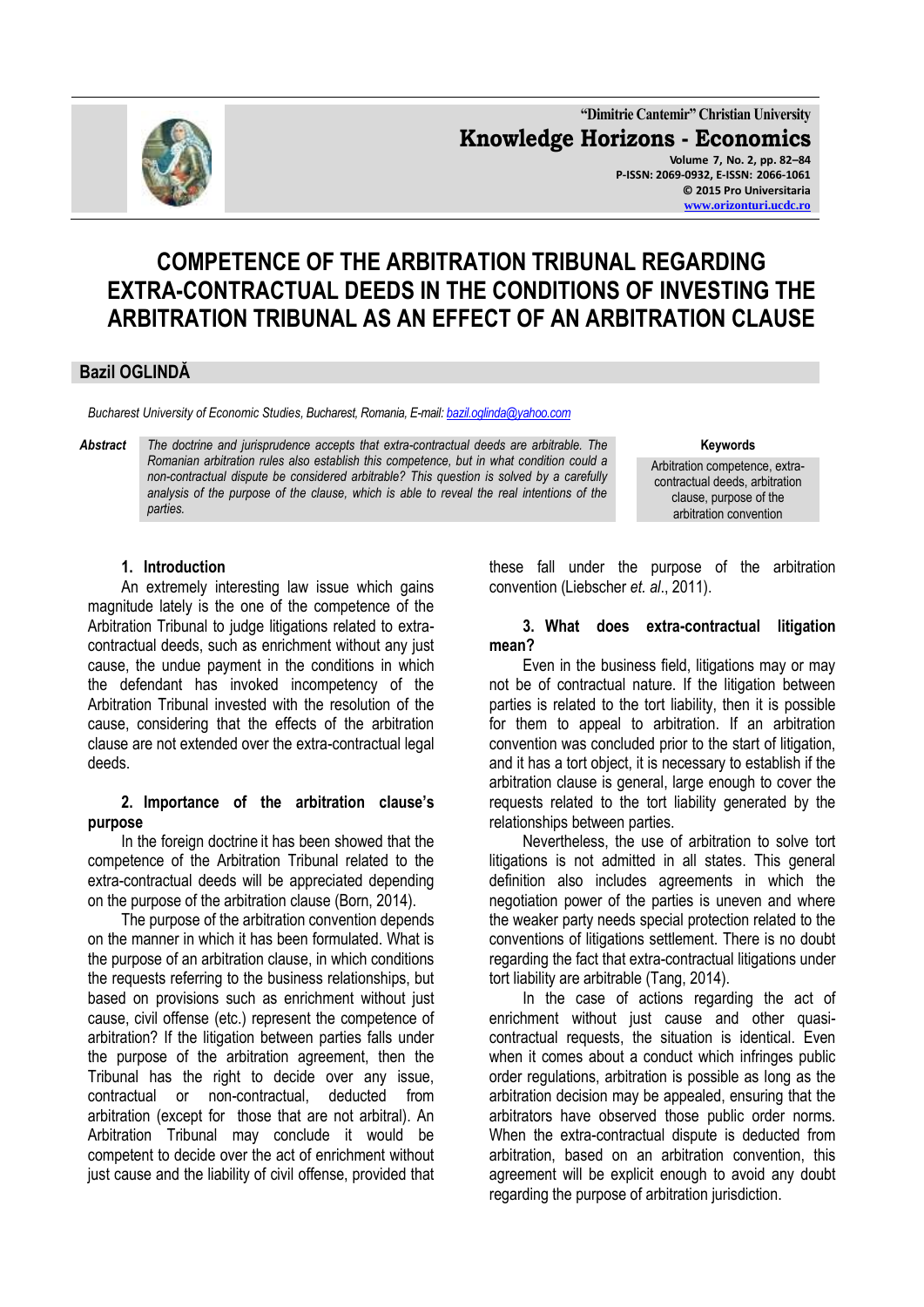On the other side, when arbitration jurisdiction is set by an arbitration clause, it is harder to determine the limits of the arbitrator's powers. Certain law systems are more flexible than others regarding the admittance having both contractual and tort basis. Therefore, the law governing the agreement will be applied to determine if the parties may invoke tort liability in order to repair damages caused by the illicit deed of one of them, e.g. during the execution of the agreement.

Also, it is usual for the arbitrators to get requests regarding the act of enrichment without just cause of one of the parties in the context of executing or nonexecuting an agreement. In this case also, the law governing the agreement will determine the viability of such an action. This kind of issues appears mostly in the privatization agreements, which reach the Arbitration Tribunal following an arbitration clause inserted in the investment contracts.

In conclusion, by extra-contractual litigation susceptible to be arbitrated we understand that type of litigations which are linked to the arbitration clause.

#### **4. Under what conditions is an extracontractual litigation arbitral?**

At procedural level, the Arbitration Tribunal will have the competence to solve a request founded on the tort liability (illicit legal deed) or regarding a quasicontract (illicit legal deed), if the terms of the arbitration convention are general enough to consider that the parties have intended that this type of request be solved by arbitration. We are in this situation, e.g., when the arbitration clause refers to all litigations appeared ", during the execution of the present agreement" or "related to the present agreement" (Goldman, 1999).

In the majority of jurisdictions, either of common law (In the Telecom Italia case, Spa v. Wholesale Telecom Corp., 248 F. 3d 1109, 1114 it was stated that *"the jointly accepted rule is that if an arbitration clause is general enough, then a request of tort liability is arbitral as long as it has, directly or indirectly, any connection with the object of the contract."*), or continental law (The French Court of Cassation accepts that "*the civil offenses are arbitral; the imperative French regulations do not block the arbitrability of the requests in tort liability"* in the case La Societe Doga v. HTC Sweden AB, Case no. 09-67013. Also to be seen: Swiss Federal Tribunal, Judgement of 23 June 1992, DFT 118 II 353; Landgericht Hamburg, Judgement of 20 April 1977, IV Y.B. Comm. Arb. 216; Italian Corte di Cassazione, Judgement of 16 November 1987, XVI Y.B. Comm. Arb. 585.), there are no interdictions related to the arbitrability of extra-contractual litigations, such as civil offenses, enrichment without just cause, compensation or other requests not based on the provisions of the contract (Gonzales, 2002).

The Convention of New York in art. II (1) defines the arbitration convention as including conflicts arising from a contractual or non-contractual relationship, and imposes the international obligation of acknowledging the presumptive validity of such a convention. This formulation is undertaken by many national systems regarding arbitration, which states that non-contractual requests are subject of certain valid arbitration conventions (English Arbitration Act, 1996 art. 6(1); French Code of Civil Procedure art. 1442, Swiss Law on Private International Law art. 177(1); UNCITRAL Model Law art. 7(1).

Moreover, the Arbitration Procedure Regulations of the International Commercial Arbitration Court attached to the Romanian Chamber of Commerce and Industry expressly set this principle in art. 3 paragraph 2, as well as in art. 8 paragraph 2 (Art. 8 align. 2, with the marginal name of Forms of Arbitration Convention provides that: "*By the arbitration clause, the parties agree that the litigations appeared from the agreement where it is inserted are in connection with it, to be solved by arbitration"*).

Although these rules do not offer an adequate guidance for concretely interpreting an arbitration clause, it is nevertheless considered in the foreign jurisprudence that a non-contractual request may be treated less favorably than a contractual one (Mitsubishi Motors Corp. V. Soler Crysler-Plymouth, Inc., 473 U.S. 614, 626 (U.S. S.Ct. 1985): "*There is no reason to move away from the pro-arbitration interpretation when a party, on the basis of an arbitration convention invokes requests based on some statutory rights"*).

Also, after applying the above reasoning, it was decided that the civil offenses which are not predictable immediately after the execution of the contractual obligations, are not arbitral (Telecom Italia, Spa v. Wholesale Telecom Corp., 248 F. 3d 1109, 1116-17).

Moreover, the violation of some pre-contractual obligations falls under the incidence of the arbitration clause, considering that the obligation to information from the negotiation agreement (Heaads of Agreement) is connected to the agreement (Final Award ICC Case No. 12502, XXXIV Y.B. Comm. Arb. 130, 156 (2009).

The Italian Court of Cassation considered that an arbitration clause also covers situations of tort civil liability, enrichment without just cause and refund (Italian Corte di Cassazione, Judgement of 16 November 1987, XVI Y.B. Comm. Arb. 585, 586-87 (1991).

The procedure rules chosen related to certain agreements may be extended regarding the requests arisen in connection with their execution. The majority of solutions from the arbitration practice follow this